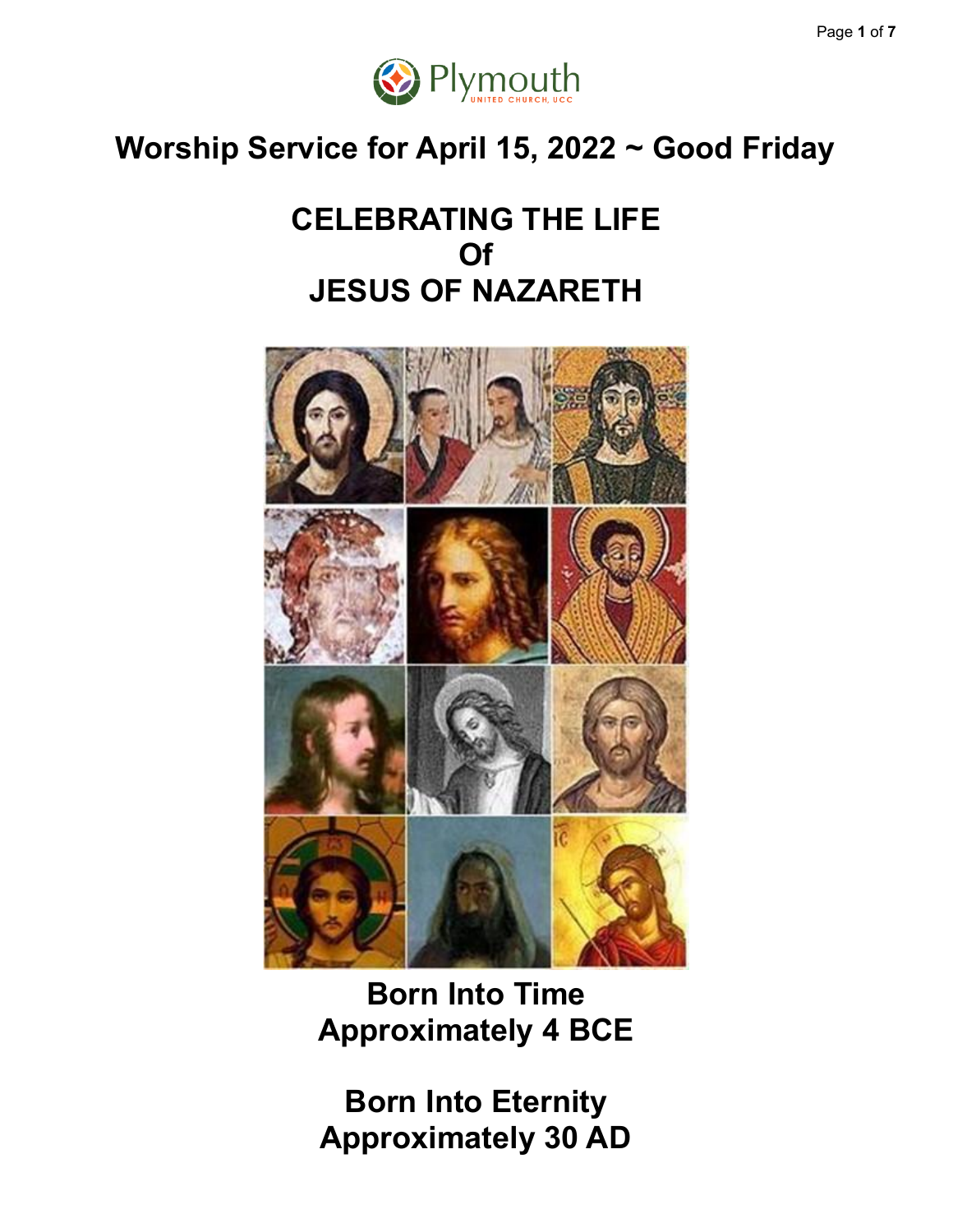### **Prelude** Marshall Davies

### **Chiming of the Hour** Mary Davis

### **Welcome** Pastor Mak

**Call to The Story Mary Davis Mary Davis** LEADER: This is the day we call, Good Friday. What makes this day good? If you have ever believed that love inevitably leads to betrayal

### **ALL: this day says it doesn't.**

LEADER: If you have ever believed that some people are unlovable, irredeemable

### **ALL: this day says they aren't.**

LEADER: If you have ever believed there is a limit to forgiveness

### **ALL: this day says there isn't.**

LEADER: If you have ever believed you aren't worth saving

### **ALL: this day says you are.**

LEADER: If you have ever believed that you don't deserve freedom

### **ALL: this day says you do.**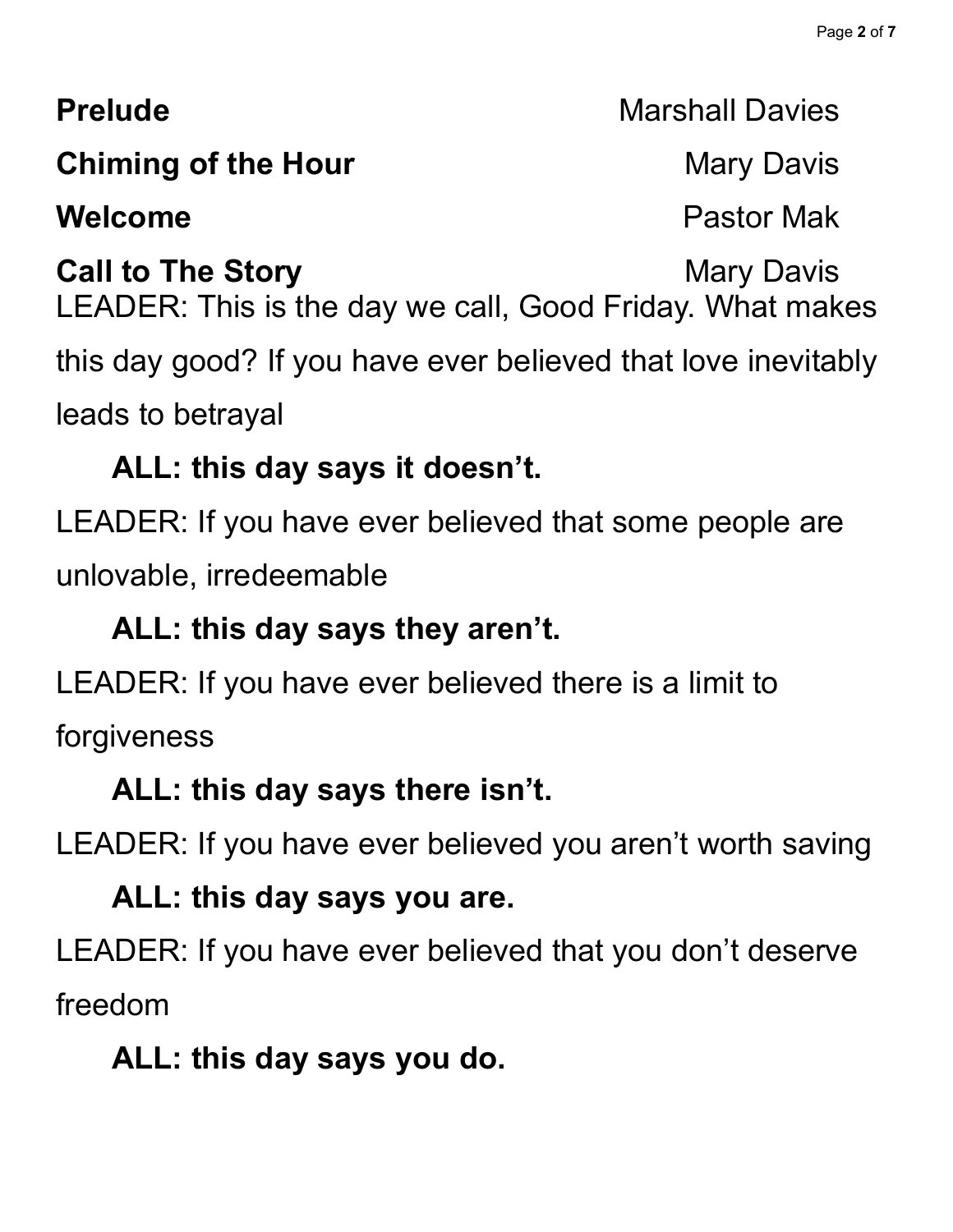LEADER: If you have ever believed that fear, anger, hate, and despair always win

### **ALL: this day says they won't.**

**Prayer** Pastor Mak

### **Hymn** Congregation TNCH # 297 "Give Thanks for Life" vs. 1&2

Give thanks for life, the measure of our days; Mortal, we pass through beauty that decays, Yet sing to God our hope, our love, our praise: Alleluia, Alleluia!

Give thanks for those who made their life a light Caught from the Christ-flame, bursting through the night, Who touched the truth, who burned for what is right: Alleluia, Alleluia!

### **Witnesses to Jesus' Life**

### **Biblical Witness** Mary Davis

The Gospel Of Mark 2:18-22

Now John's disciples and the Pharisees were fasting; and people came and said to him, "Why do John's disciples and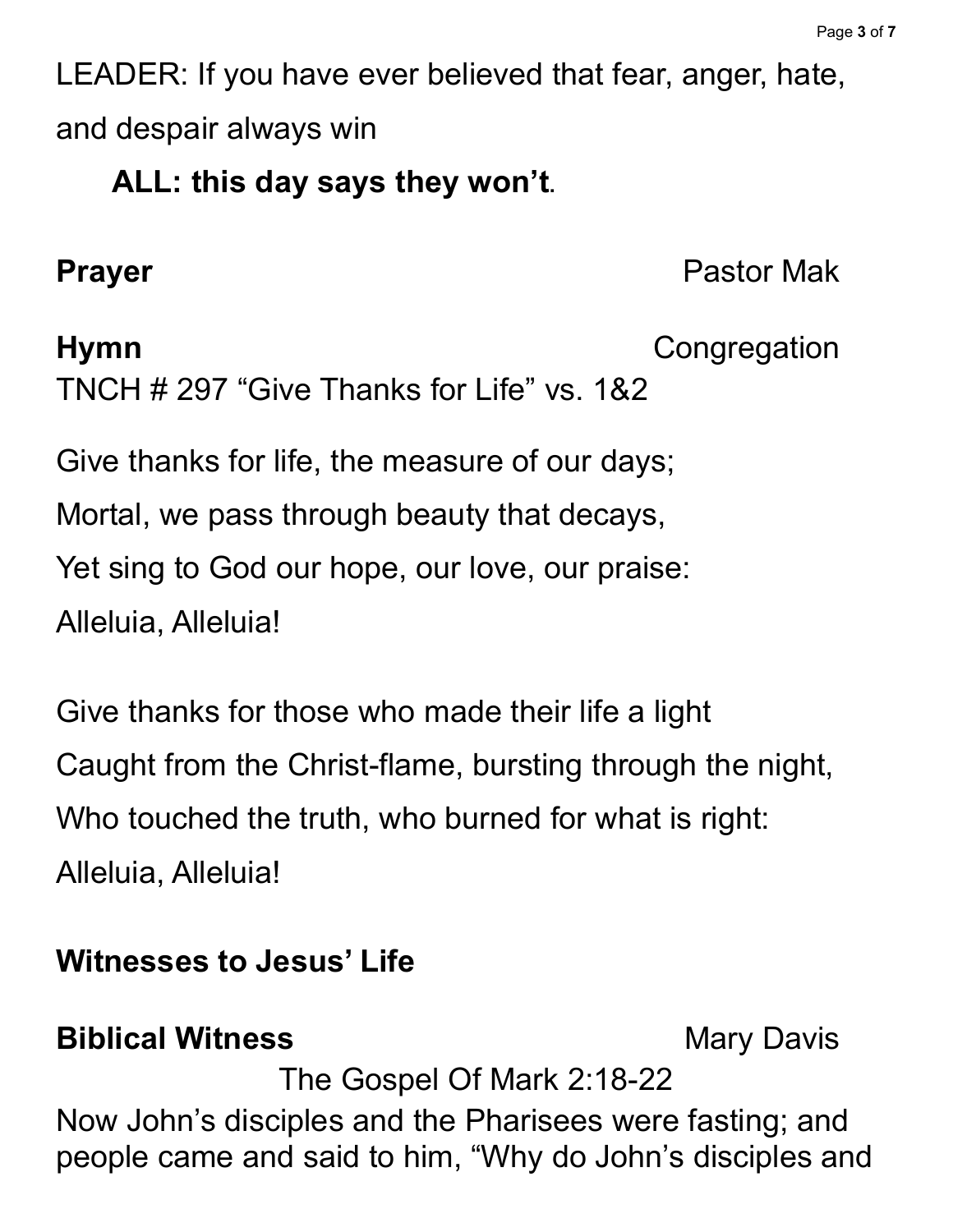the disciples of the Pharisees fast, but your disciples do not fast?" Jesus said to them, "The wedding guests cannot fast while the bridegroom is with them, can they? As long as they have the bridegroom with them, they cannot fast. The days will come when the bridegroom is taken away from them, and then they will fast on that day. "No one sews a piece of unshrunk cloth on an old cloak; otherwise, the patch pulls away from it, the new from the old, and a worse tear is made. And no one puts new wine into old wineskins; otherwise, the wine will burst the skins, and the wine is lost, and so are the skins; but one puts new wine into fresh wineskins."

**Eulogy** Pastor Mak

### **Lord's Prayer** Congregation

Our Divine Parent in heaven, holy is your name.

Your kingdom come. Your will be done, on earth as it is in heaven.

Give us this day our daily bread.

Forgive us our debts, as we forgive our debtors.

Do not bring us to the time of trial, but rescue us from what is evil.

For all the world, all the powers, and all the glory are yours.

Now and forever. Amen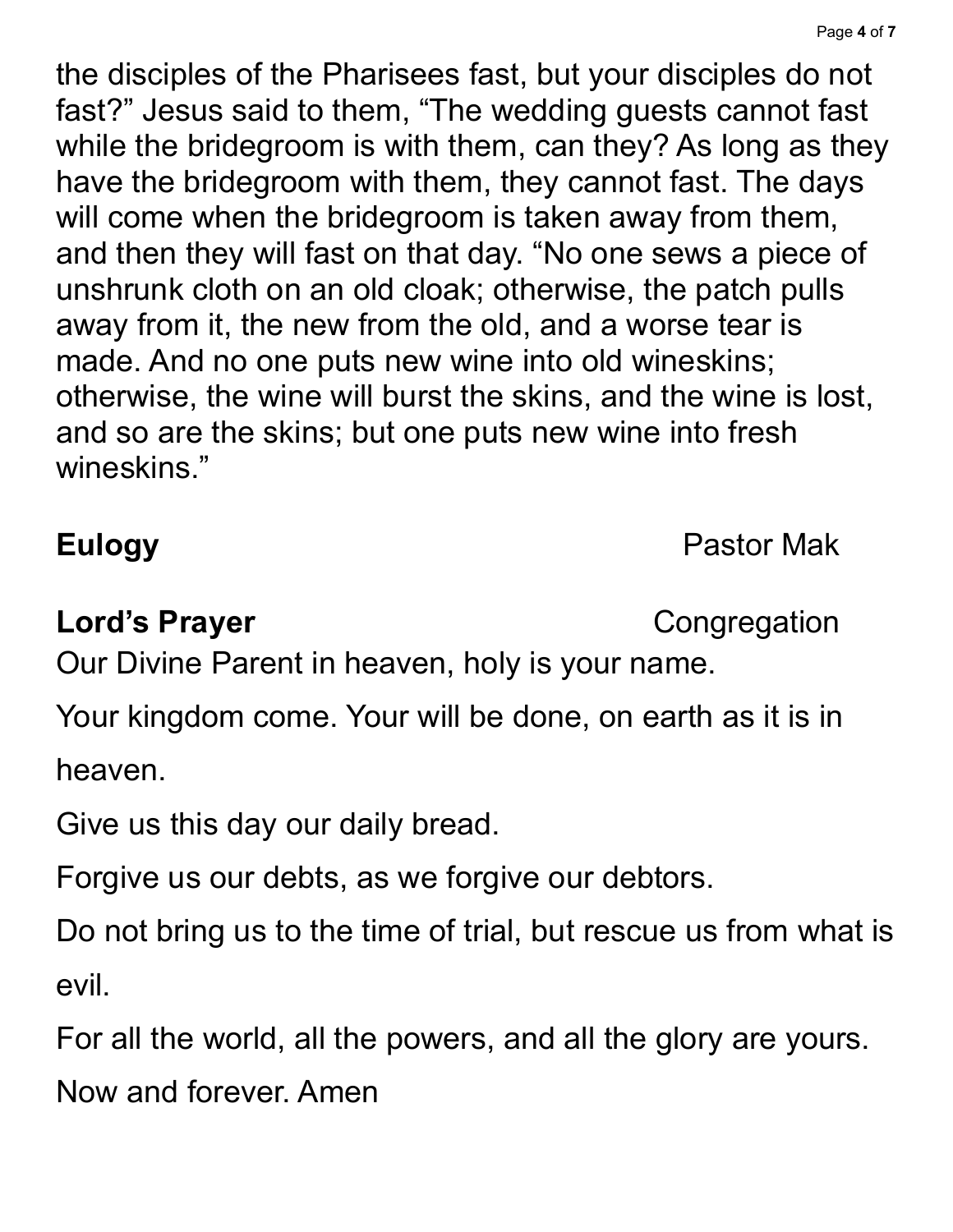### **Obituary** Pastor Mak

Jesus of Nazareth passed away at the age of approximately 33. He was a Galilean carpenter for most of his life, but for the last three years he spent his time teaching, healing, preaching, and leading a non-violent approach to resisting oppression.

Jesus was passionate about following God and inspiring others to find their sacred path. He will be greatly missed by his family and followers.

Jesus is preceded in death by his father, Joseph. He is survived by his mother, Mary and several brothers and sisters, especially known is his brother James.

In lieu of flowers, gifts, or money sent to organizations in his name, Jesus' family and friends ask that you would live as Jesus lived. Love God with all your heart, soul, mind, and strength. Love your neighbor as yourself. Follow the practice of paying it forward. And speak up on behalf of those whose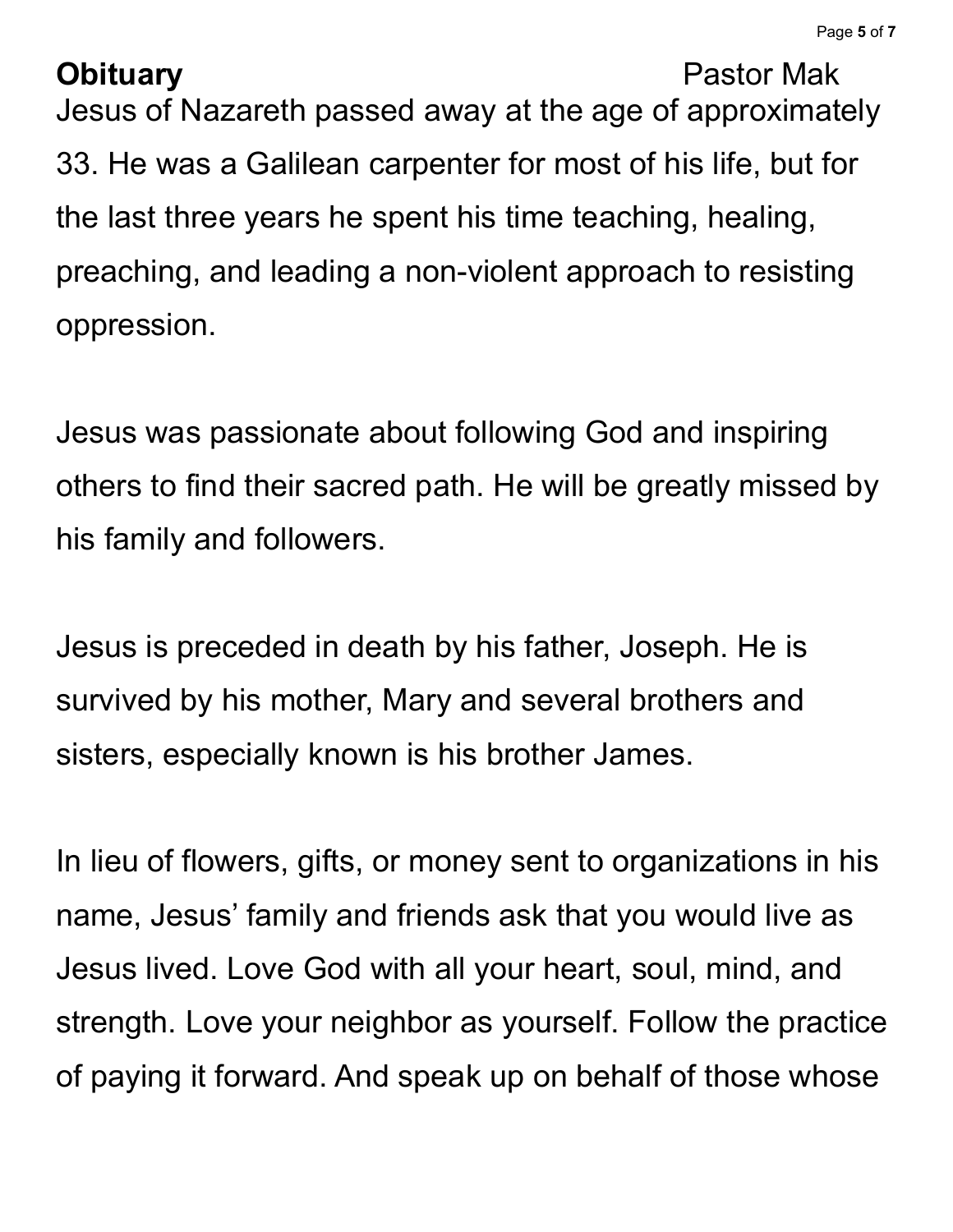voice is silenced through marginalization. In this way, the memory of Jesus and his life will continue through all of us.

**Hymn** Congregation TNCH # 297 "Give Thanks For Life" vs 3 & 4 And for our own, our living and our dead, Thanks for the love by which our life is fed, A love not changed by time or death or dread: Alleluia, Alleluia! Give thanks for hope, that like the wheat, the grain Lying in darkness does its life retain In resurrection to grow green again: Alleluia, Alleluia! **Prayer** Pastor Mak **Special Music** "Shepherd Me O God" Mark Vines **Closing Prayer Pastor Mak Closing The Story Mary Davis Mary Davis** LEADER: This is the telling of Good Friday. What makes this day good?